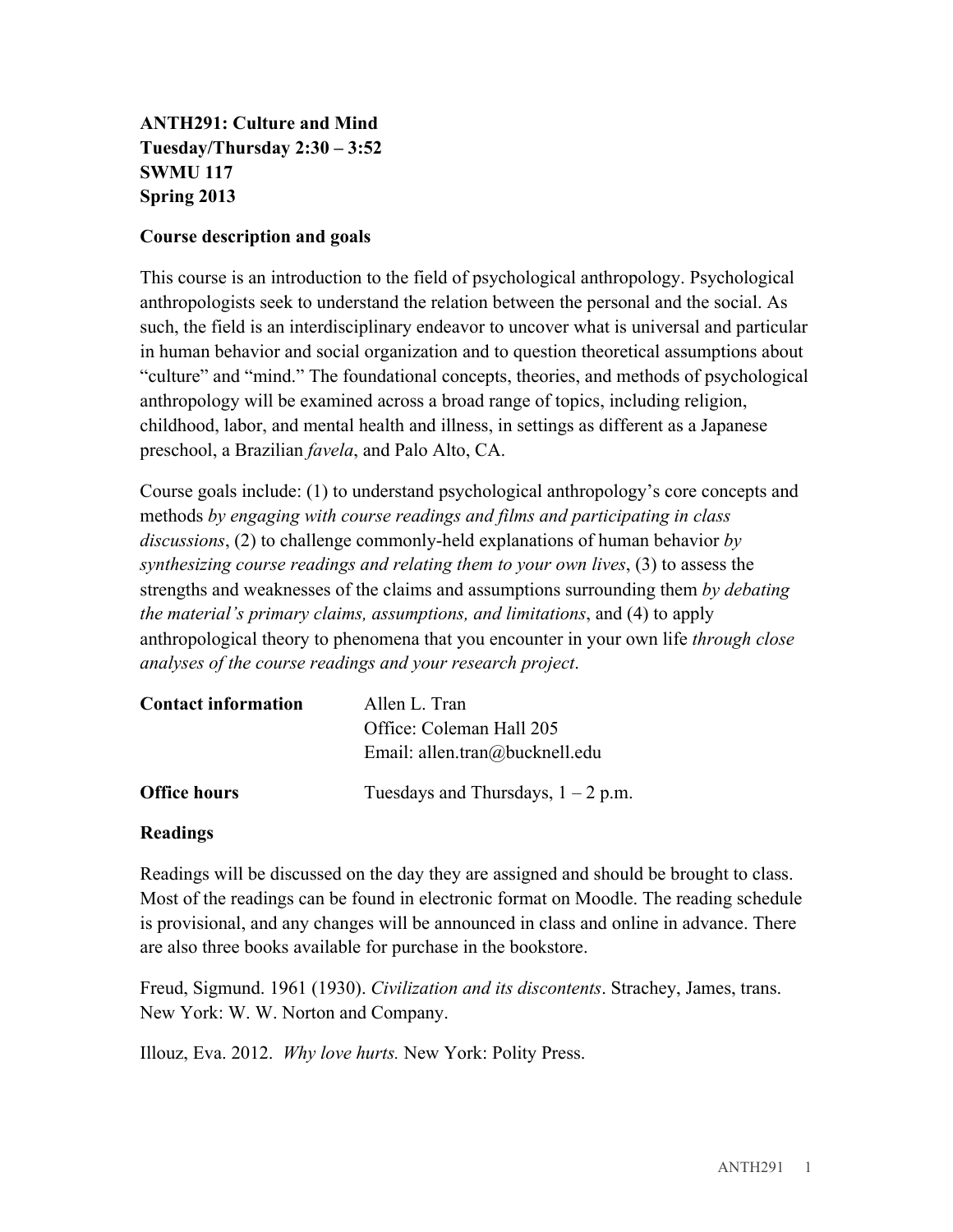Luhrmann, Tanya M. 2012. *When God talks back: Understanding the American Evangelical relationship with God*. New York: Knopf.

### **Exams**

The midterm will be a mix of short answer and essay questions. You will be tested for content from the lectures, readings, films, and class discussions. It is open-book.

The final will not be cumulative. It is take-home and will be due at 6:30 p.m. on May 7.

# **Research project**

Students will conduct a series of person-centered ethnographic interviews related to course themes and write a 10-15 double-spaced page paper profiling their interviewee. Workshops will be periodically held throughout the semester. Further details will be discussed in class.

Papers should both be turned in class on the due date and submitted to Turn It In via the course Moodle site. Assignments that are turned in one day late will lose 10% of their overall score. There is an additional 5% penalty for each additional day the paper is late. No assignments will be accepted a week after the due date.

## **Discussant role**

Students will work in pairs to lead one discussion of selected chapters from an assigned book. Teams should arrange to meet with me at least a day prior to the discussion to finalize their preparation.

# **PCQs**

PCQ stands for Pros, Cons, and Questions. Students will post a list of three pros, cons, or questions about the readings on the course Moodle forum before noon on the day the readings are assigned. PCQs can be in any combination of pros, cons, or questions. This must be done fifteen times throughout the semester to receive full credit. PCQs about readings that one has been scheduled to lead discussion of will not count.

Although brief, PCQs should demonstrate critical thinking about the topic through providing examples, application, and connections. Those that do not will be flagged the first time and will not receive credit thereafter. Students are encouraged to read each other's PCQs. Considered responses to them can contribute up to five points.

PCQs are designed to keep reading on track, to prepare students for discussion, and to give discussants (whether students or myself) ideas on how to best guide discussion.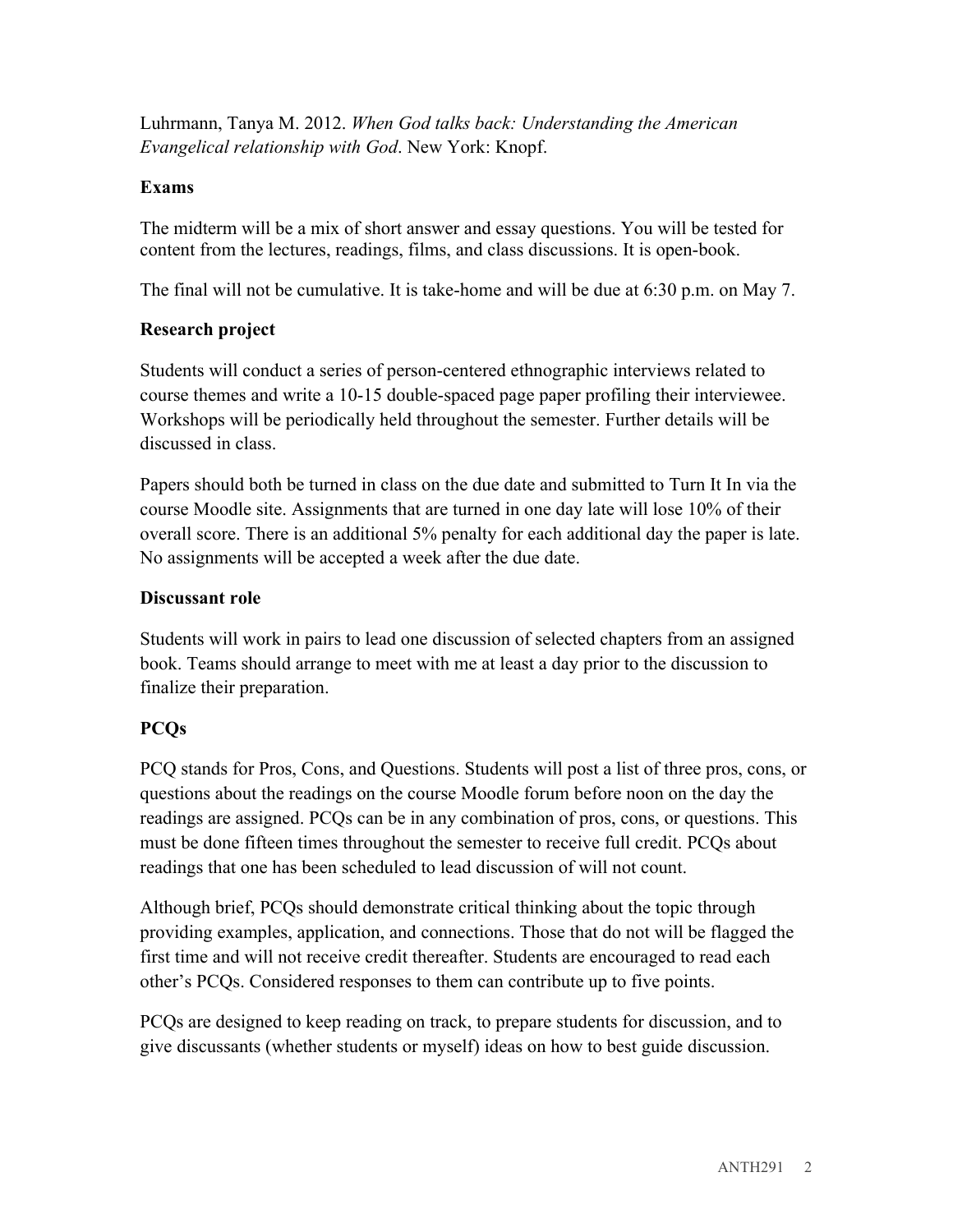## **Participation and professionalism**

The development of critical thinking skills is one of the most tried-and-true ways to achieve the course goals, and to that end there will be multiple formats for you to demonstrate your mastery of the course material. The most important of these (in my opinion) are the seminar-style discussions we will be regularly having, and I expect you will take part in your own and each other's intellectual advancement.

Please be conscientious of your fellow students and your instructor by avoiding all forms of electronic communication (e.g. texting, emailing, and instant messaging) during class. Other forms of disruptive behavior (e.g. consistent tardiness, talking to each other during lecture or films, etc.) will also negatively affect your participation grade.

## **Extra credit**

There is no extra credit for this course. #YOLO.

| <b>Grading breakdown</b> | Midterm $(20\%)$                        |
|--------------------------|-----------------------------------------|
|                          | Final $(20\%)$                          |
|                          | Research project (30%)                  |
|                          | Discussant role $(5\%)$                 |
|                          | PCQs (15%)                              |
|                          | Participation and professionalism (10%) |

### **Cheating and plagiarism**

Integrity of scholarship is essential for an academic community. The University expects that both faculty and students will honor this principle and in so doing protect the validity of University intellectual work. For students, this means that all academic work will be done by the individual to whom it is assigned, without unauthorized aid of any kind.

### **Writing center**

Bucknell's writing center is an excellent resource to improve your writing. Services are free. http://www.bucknell.edu/x3990.xml

### **Students with disabilities**

Bucknell welcomes students who have disabilities and wish to participate in the academic and professional opportunities available in the community. Students requesting accommodations and services due to disabilities should let me know within the first two weeks of class.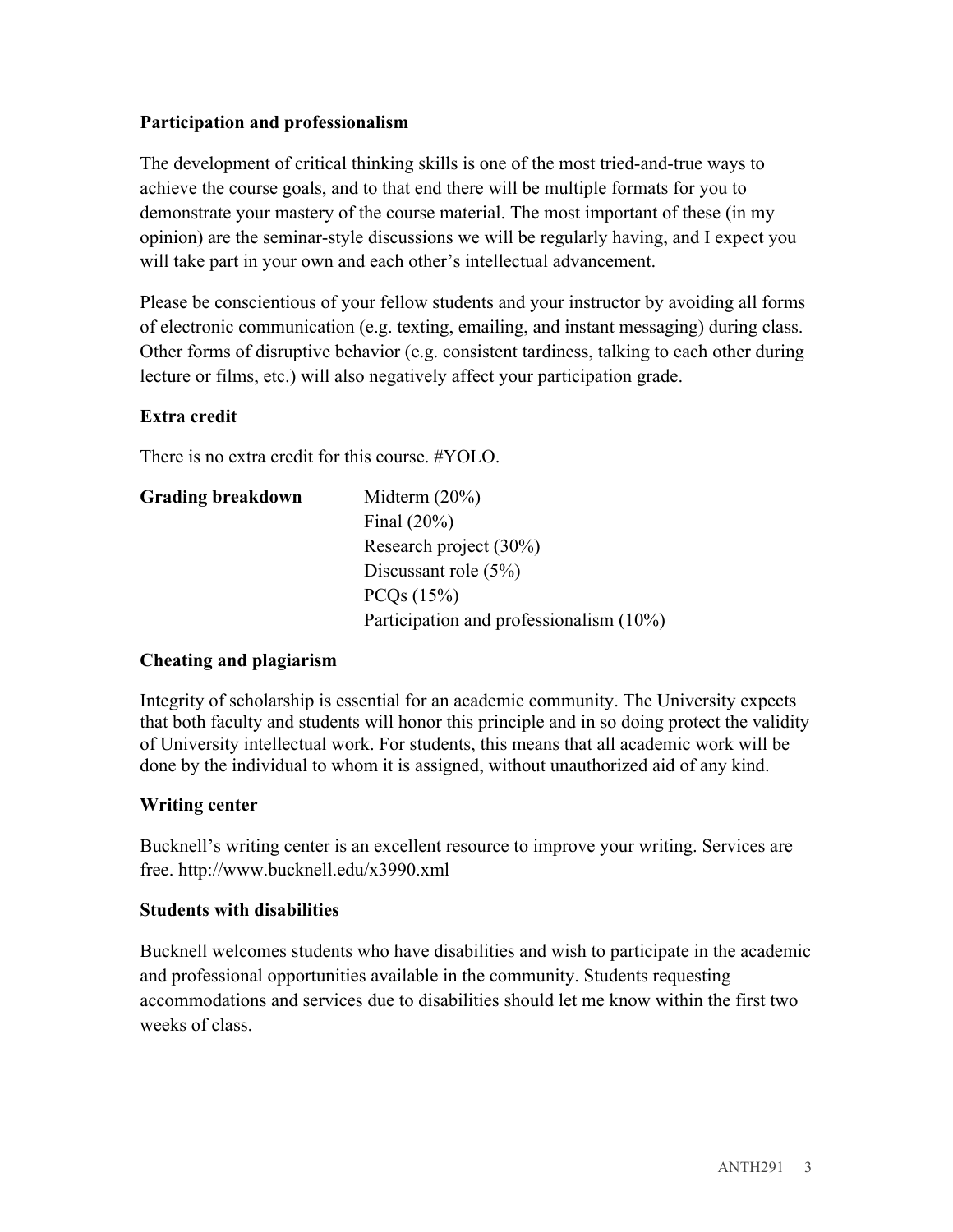#### **Schedule**

- 1/17 Introduction
- 1/22 Nature vs. Nurture, or the Individual in Society
	- Selections from Nisbett, Richard E. 2003. *The geography of thought: How Asians and Westerners think differently…and why*. New York: The Free Press.
- 1/24 Psychoanalysis
	- Freud, parts I-IV
- 1/29 Psychoanalysis (continued)
	- Freud, parts V-VIII
- 1/31 Culture and Personality
	- Dundes, Alan. 1978. Into the endzone for a touchdown: A psychoanalytic consideration of American football. *Western Folklore* 37(2): 75-88.
- 2/5 Methods
	- Bruner, Jerome. 2006. A narrative model of self-construction. *Annals of the New York Academy of Sciences* 818: 145-161.
	- Hollan, Douglas. 2001. "Developments in person-centered ethnography." In *The psychology of cultural experience*. Moore, Carmella C. and Holly F. Mathews, eds. Cambridge: Cambridge University Press. Pp: 48-67.
- 2/7 Childhood
	- Selections from Briggs, Jean L. 1998. *Inuit morality play: The emotional education of a three year old*. New Haven, CT: Yale University Press.
	- Ochs, Elinor and Carolina Izquierdo. 2009. Responsibility in childhood: Three developmental trajectories. *Ethos* 37(4): 391-413.

#### 2/12 Childhood (continued)

Read *one* of the chapters from Tobin, James, David Y. H. Wu, and Dana H. Davidson. 1989. *Preschool in three cultures*. New Haven, CT: Yale University Press.

- "Japan"
- "China"
- "United States"
- 2/14 Religion
	- Selections from Gilmore, David D. 2003. *Monsters: Evil beings, mythical beasts, and all manner of imaginary terrors*. Philadelphia: University of Pennsylvania Press.
	- Luhrmann, chapters 1 and 2
- 2/19 Religion (continued)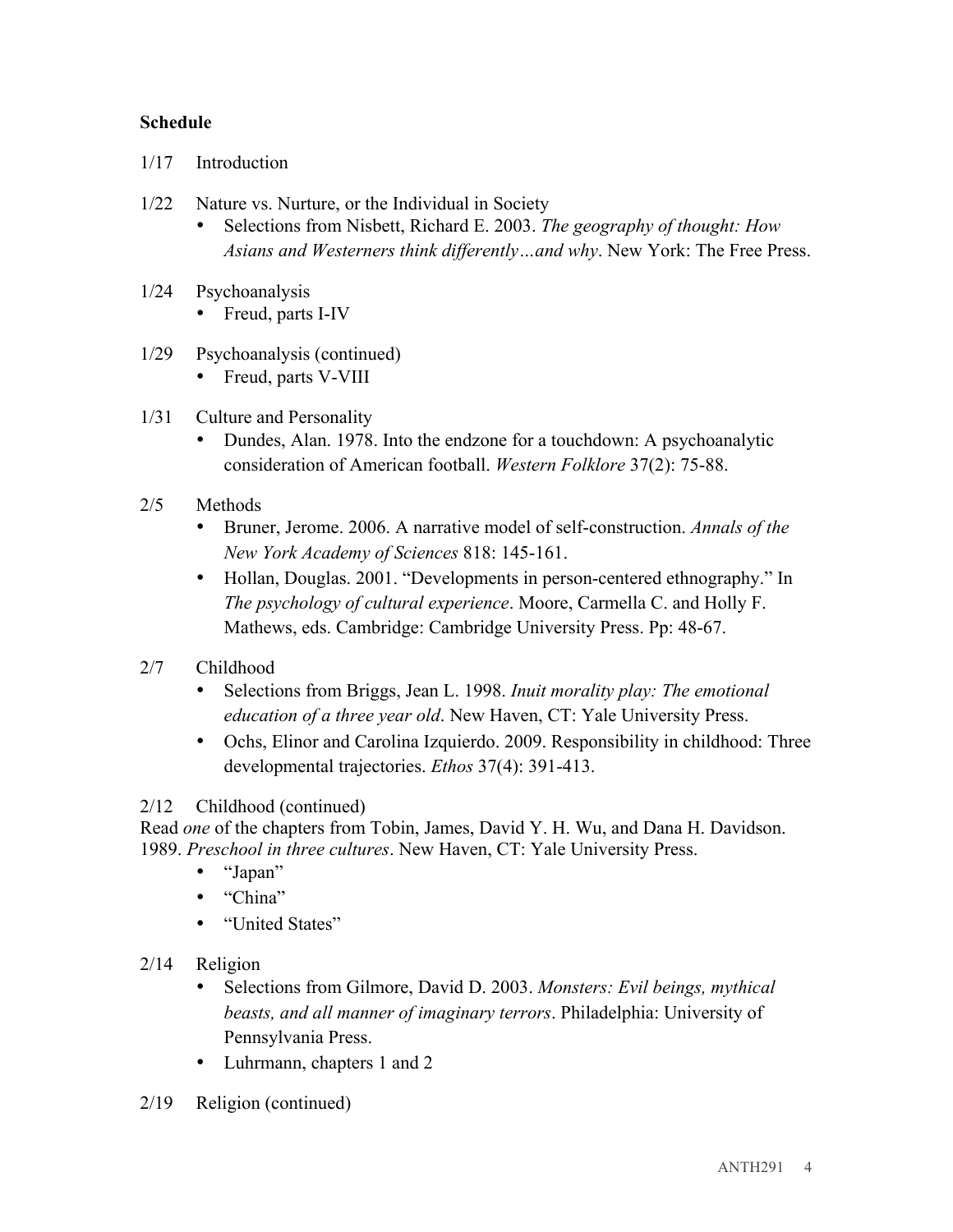- Luhrmann, chapters 3 and 4
- 2/21 Religion (continued)
	- Luhrmann, chapters 6 and 7
- 2/26 Religion (continued)

Interview workshop #1

- Luhrmann, chapter 8
- Sacks, Oliver. 2012. "Hearing things." In *Hallucinations*. Sacks, Oliver. New York: Knopf. Pp: 53-73.
- 2/28 Midterm
- 3/5 Emotion
	- Selections from Levy, Robert I. 1973. *Tahitians: Mind and experience in the Society Islands*. Chicago: University of Chicago Press.
- 3/7 Emotion (continued)

Interview workshop #2

Guest lecture: Julia Cassaniti (Washington State University)

- Geertz, Clifford. 1984. "From the native's point of view": On the nature of anthropological understanding. In *Culture theory: Essays on mind, self, and emotion*. Shweder, Richard A. and Robert A. LeVine, eds. Cambridge: Cambridge University Press. Pp: 123-136.
- Goffman, Erving. 1956. Embarrassment and social organization. *American Journal of Sociology* 62(3): 264-271.
- $3/12 \& 3/14$  Spring break
- 3/19 Emotion (continued)
	- Lutz, Catherine. 1986. Emotion, thought, and estrangement: Emotion as a cultural category. *Cultural Anthropology* 1(3): 287-309.
- 3/21 Emotion (continued) Film: *Disordered States*
- 3/26 Emotion (continued)
	- Katz, Jack. 1999. "Pissed off in LA." In *How emotions work*. Katz, Jack. Chicago: University of Chicago Press. Pp: 18-86.

### 3/28 Mental health and illness

Interview workshop #3

• Obeyesekere, Gananath. 1985. "Depression, Buddhism, and the work of culture in Sri Lanka." In *Culture and depression: Studies in the anthropology*